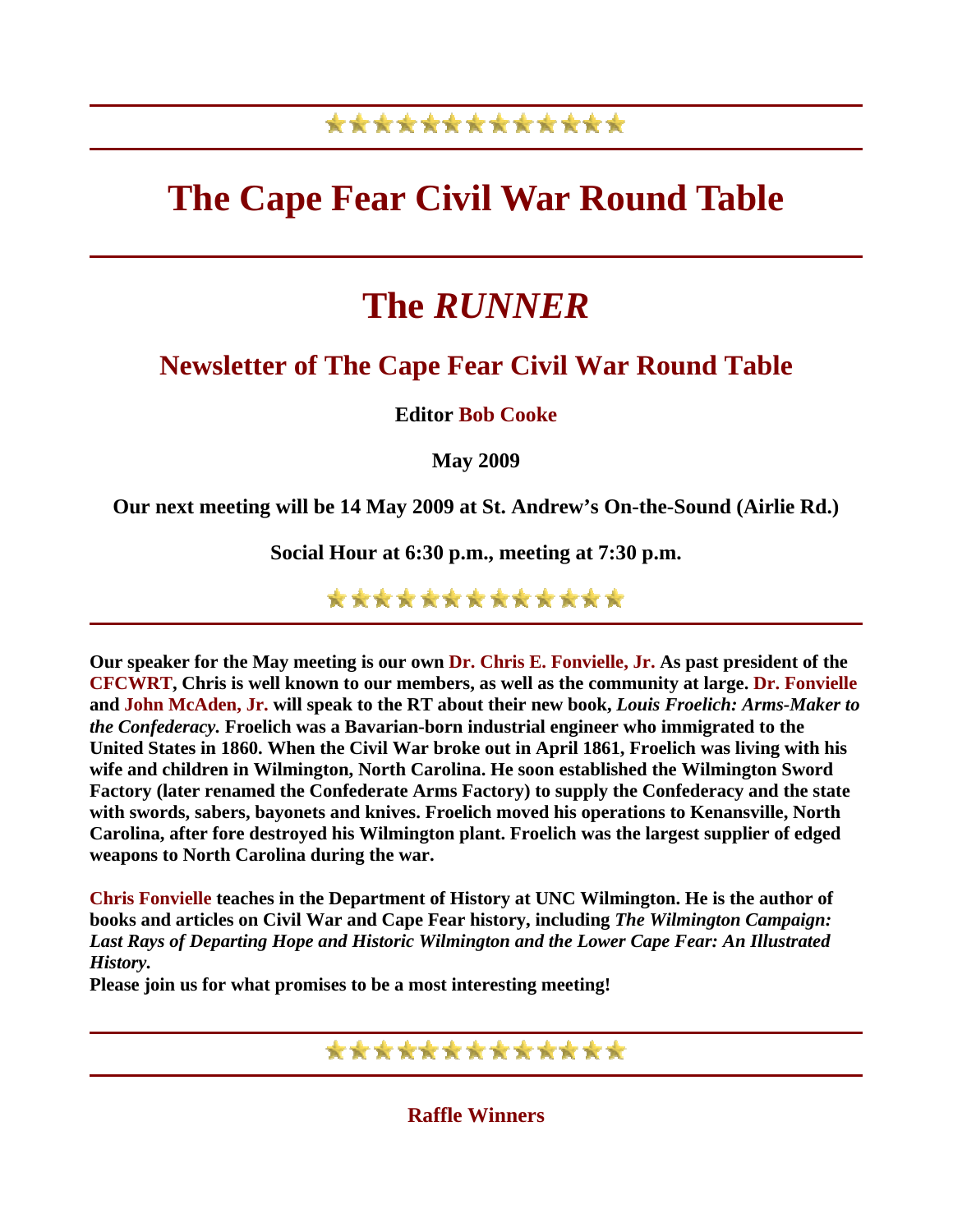*Sea of Gray***- Bill Carshaw** *Grant Comes East***- Steve Gunter** *Secession Debated***- Tommy Morgan** *Never Call Retreat***- Joe George** *Grant and Sherman***- Steve Gunter Print of Fort Fisher - John Winecoff** *Convergence of Valor***- Bob Cooke**

#### **Grand Prize Winner!**

*(Bruce Catton's 3 volume set)***- Ed Hickmon**

#### \*\*\*\*\*\*\*\*\*\*\*\*\*

**Lieutenant George E. Dixon, Arnold Becker, "Seamus" Lumpkin (possibly Simpkins), Frank** 



**Collins, J.F. Carlsen, Samuel Miller, James A. Wicks and Joseph Ridgaway, names which have only recently surfaced with the raising of the C.S.S.** *Hunley* **off Charleston, South Carolina. They have now attracted much interest because t hey are the last crew of that vessel and the first to succes sfully sink**  an enemy warship in an undersea attack. Just how these men **came together at that time was the subject of our April speaker, Guntis Goncarovs.** *Convergence of Valor* **is the apt title of his book which investigates and gathers together w hat**  is known about these seamen. Forensic pathologists put **together an impressive report on how they lived, (some had**  hard lives) while historians delved into the past to find bits of **information that tied the men together even before serving on the** *Hunley***. As an example of what he has discovered , Mr. Goncarovs said that Seaman Arnold Becker, a European sailor, had worked on riverboats before the war and had likely known George Dixon who also worked on the Mississippi steamers. The true convergence seems to have** 

**come aboard the C.S.S.** *Indian Chief***, a naval receiving ship. Fully five of the men came from that vessel, not unusual at all, as Mr. Goncarovs pointed out, it was where an officer would go to fill out his crew. At least three of the crew were from Europe (Becker, Miller and Carlsen), only three of them were "true Southerners": Ridgaway, Collins and Wicks.** 

**Incidentally, the** *Hunley* **is still available for tours. Housed at the Warren Lasch Conservation Center in Charleston, a tour consists of being able to see the vessel in: "its 90,000 gallon conservation tank. Feel what it was like to be on the** *Hunley* **through interactive exhibits. Facial reconstructions of the** *Hunley* **crew. National Geographic documentary** *Raising the Hunley* **and model from [the] TNT movie the Hunley. Artifacts found during excavation of the submarine, including the legendary gold coin that saved the** *Hunley* **Captain's life. Replica of the** *Pioneer***, an early** *Hunley* **prototype.**